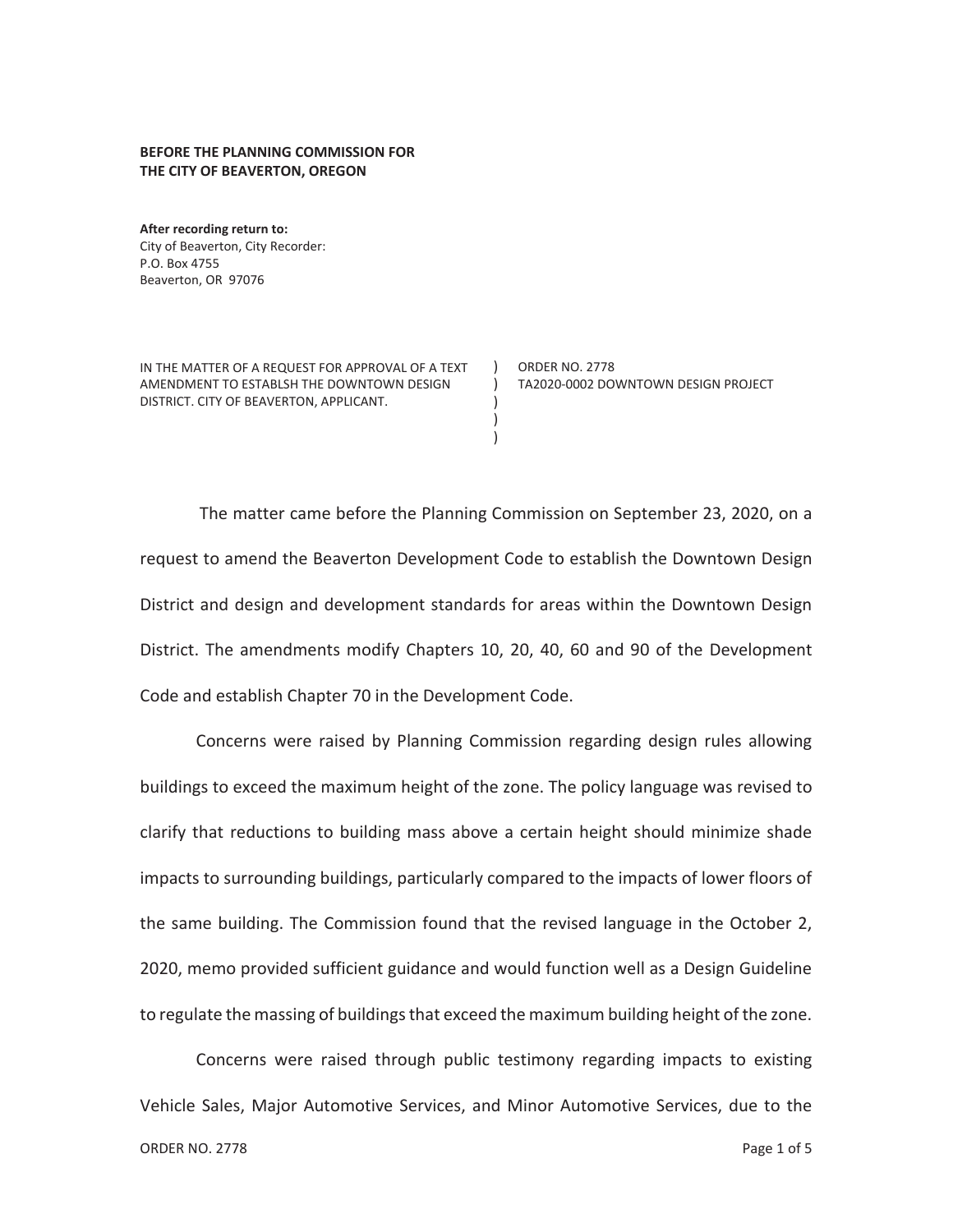proposed use prohibition in the amendments. The prohibition would result in all existing Vehicle Sales, Major Automotive Services, and Minor Automotive Services within the Downtown Design District becoming non-conforming uses, subject to the provisions of Chapter 30 of the Beaverton Development Code. Provisions would prevent the expansion of an existing use, expansion of a structure associated with a non-conforming use, and the reconstruction of a severely damaged structure associated with a non-conforming use. Furthermore, any non-conforming structure or use impacted or destroyed by a government action may only be rebuilt on the same lot or abutting lot under same ownership. The testimony expressed concern that these rules would limit the ability for existing business to operate, readily obtain insurance, or rebuilt structures on the same site if destroyed.

Staff presented a series of scenarios that responded to the concerns brought by public testimony, detailed in a memo dated October 2, 2020, for Planning Commission to consider. The Planning Commission found that Scenario 4 was an appropriate approach to implement the vision of the Urban Design Framework while balancing the concerns of those who provided public testimony. Scenario 4 would prohibit new uses from establishing in the Downtown Design District; categorize lawfully established Vehicle Sales, Major Automotive Services, and Minor Automotive Services as Conditional Uses; prohibit outdoor expansion of said uses; limit the expansion of structures associated with said uses to 20% greater floor area than in existence at the time of code effective date; allow structures associated with said uses that are destroyed to be rebuilt on site up to 20% greater than the size of the structure at the time of code effective date; and allow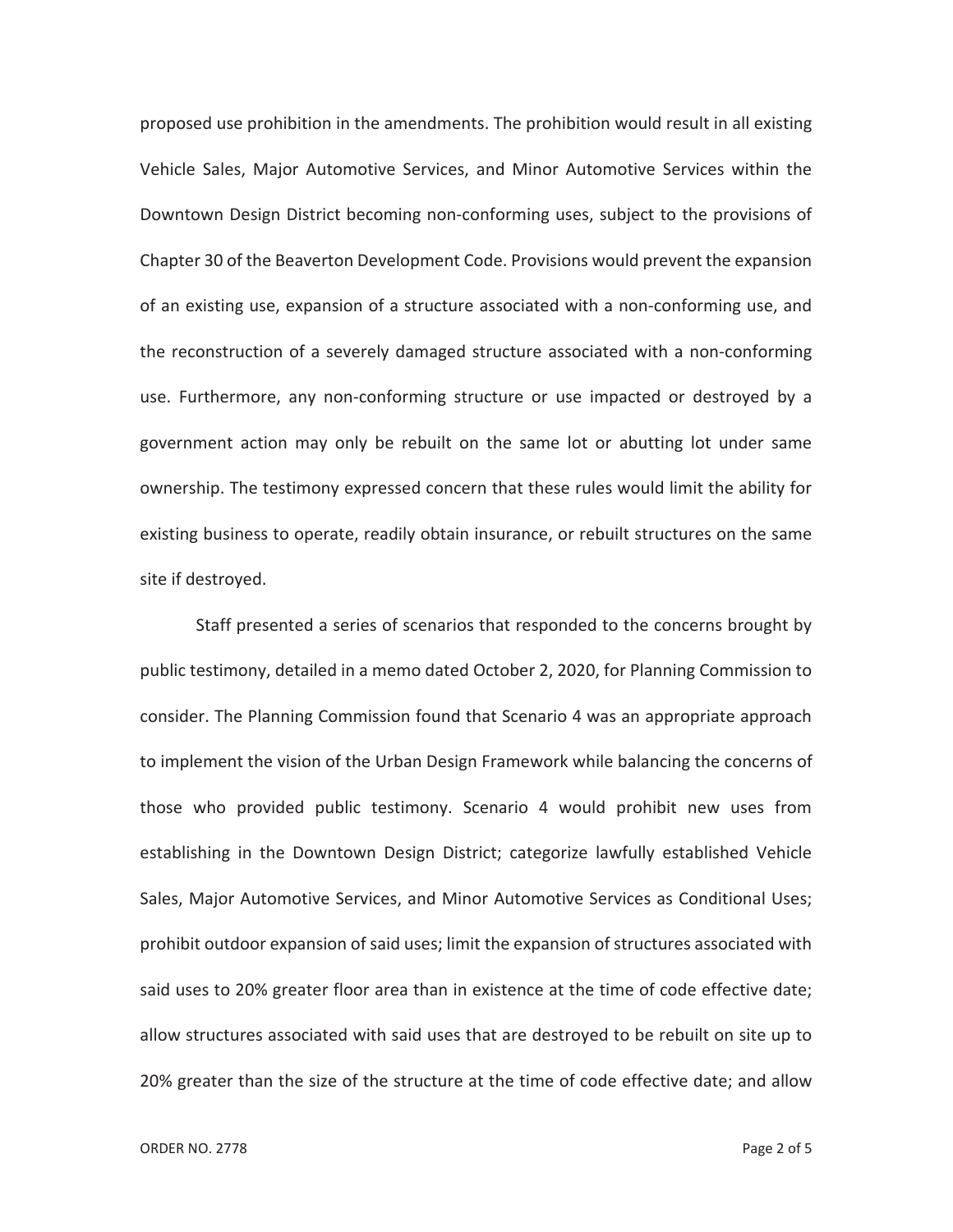structures associated with said uses destroyed by a government action to be reconstructed on the same site or site less than 100 feet away separated by right of way.

In addition, the October 2, 2020, memo prompted the Planning Commission to deliberate if a site should be required to meet minimum floor area standards if a structure associated with Vehicle Sales, Major Automotive Services, and Minor Automotive Services as Conditional Uses were destroyed and rebuilt but limited in size by the rules in Scenario 4 discussed above. The Planning Commission was mixed in their findings, with the majority finding that this was a special consideration and sites with reconstructed buildings associated with said uses should not be required to meet minimum floor area ratio.

The October 2, 2020, memo prompted a discussion regarding Active Ground Floor Use regulations. These provisions are proposed through a separate land use action, TA2020-0004, so no action was taken.

The October 2, 2020, memo prompted a discussion regarding impacts caused by a government action, as described in Chapter 30 of the Development Code. As Planning Commission recommended Scenario 4, the provisions of Chapter 30 would not apply, and therefore no action was taken on this item.

Pursuant to Ordinance 2050 (Development Code) Section 50.45 the Planning Commission conducted a public hearing and considered testimony and exhibits on the subject proposal.

ORDER NO. 2778 **Page 3 of 5** The Commission, after holding the public hearing and considering all oral and written testimony, adopts the Staff Report dated September 16, 2020, and the Staff Memorandums dated September 21, 2020, September 23, 2020, two memos dated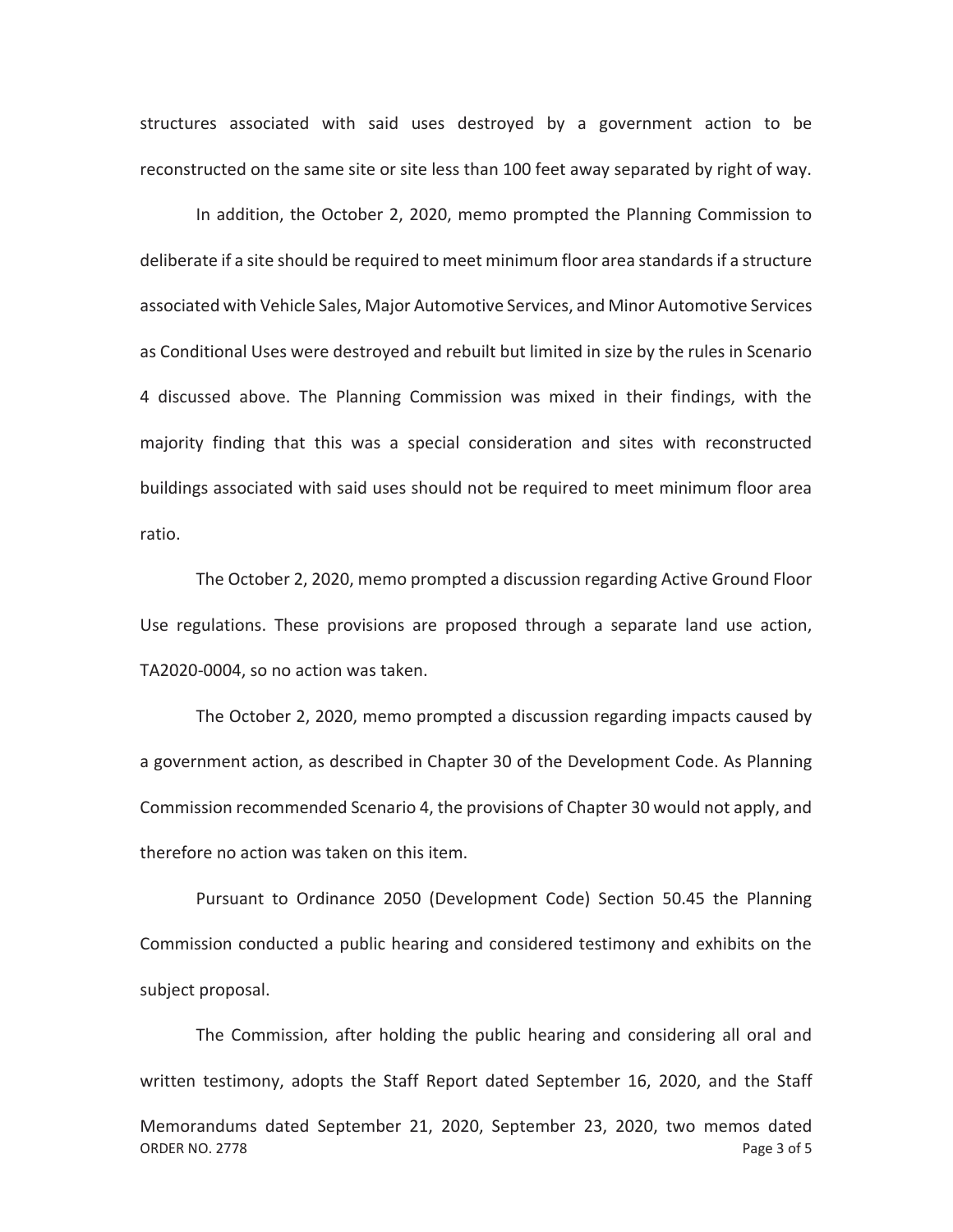October 2, 2020, and October 7, 2020, and the findings contained therein, as applicable to the approval criteria contained in Section 40.85.1.C of the Beaverton Development Code.

Therefore, **IT IS HEREBY ORDERED THAT TA2020-0002** is recommended for **APPROVAL** to City Council based on the testimony, reports and exhibits, and evidence presented during the public hearing on the matter and based on the facts, findings, and conclusions found in the Staff Report dated September 16, 2020, and the Staff Memorandums dated September 21, 2020, September 23, 2020, two memos dated October 2, 2020, and October 7, 2020, and this Land Use Order.

Motion **CARRIED**, by the following vote:

| AYES:           | Lawler, Overhage, Saldanha, Uba. |
|-----------------|----------------------------------|
| <b>NAYS:</b>    | Nve.                             |
| <b>ABSTAIN:</b> | None.                            |
| <b>ABSENT:</b>  | Brucker, Winter.                 |

Dated this  $\underline{\hspace{1em} 15th}$  day of  $\underline{\hspace{1em} 0ctober}$ , 2020.

To appeal the decision of the Planning Commission, as articulated in Land Use Order No. 2778, an appeal must be filed on an Appeal form provided by the Director at the City of Beaverton's Community Development Department's office by no later than 4:30 p.m. on October 26, 2020